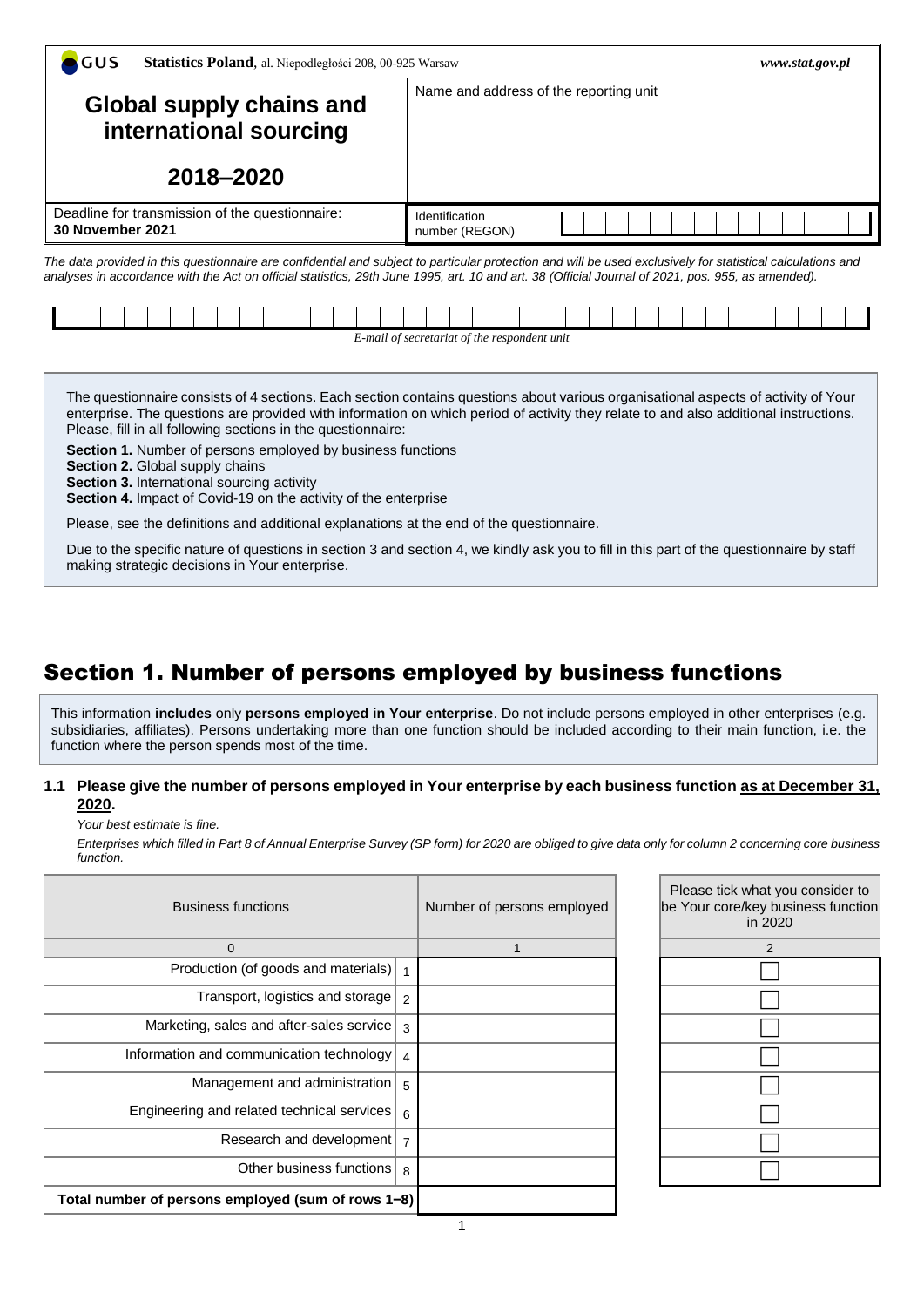# Section 2. Global supply chains

## **2.1 Has Your enterprise purchased the following directly from other enterprises abroad in 2020?**

|                                                                                                   | Yes | N٥ |
|---------------------------------------------------------------------------------------------------|-----|----|
| Goods or materials of the total annual value of more than EUR 100 000 (PLN 444 480 <sup>a</sup> ) |     |    |
| Services of the total annual value of more than EUR 100 000 (PLN 444 480 <sup>a</sup> )           |     |    |

*a* According to annual average exchange rate in 2020 of National Bank of Poland (1 EUR=4.4448 PLN).

*If ticked "Yes" for "Goods or materials" ONLY, go to question 2.2 and skip question 2.3*

*If ticked "Yes" for "Services" ONLY, go to question 2.3*

*If ticked "Yes" for BOTH "Goods or materials" and "Services", continue the questionnaire*

*If ticked "No" for BOTH "Goods or materials" and "Services", go to question 2.4*

#### **2.2 What kind of goods or materials has Your enterprise purchased directly from other enterprises abroad in 2020?**

*Please tick "Yes" if the annual value of a certain type of goods or materials purchased exceeds EUR 100 000 (PLN 444 480) and "No"' if the annual value of a certain type of goods or materials purchased did not exceed EUR 100 000 (PLN 444 480).*

|                                                                                                          |  |            |           | If "Yes", please indicate: |                                                      |                                |                                                     |                     |  |  |
|----------------------------------------------------------------------------------------------------------|--|------------|-----------|----------------------------|------------------------------------------------------|--------------------------------|-----------------------------------------------------|---------------------|--|--|
| Types of goods or materials                                                                              |  | <b>Yes</b> | <b>No</b> |                            | geographical area:                                   |                                | type of supplier:                                   |                     |  |  |
|                                                                                                          |  |            |           | Euro-<br>pean<br>Union     | other<br>European <br>incl. the<br>United<br>Kingdom | countries rest of the<br>world | enterprise<br>within<br>Your<br>enterprise<br>group | other<br>enterprise |  |  |
| 0                                                                                                        |  |            | 2         | 3                          | 4                                                    | 5                              | 6                                                   | $\overline{7}$      |  |  |
| Raw materials that are used in your own production process   1                                           |  |            |           |                            |                                                      |                                |                                                     |                     |  |  |
| Components that form part of your own product 2                                                          |  |            |           |                            |                                                      |                                |                                                     |                     |  |  |
| Machinery and other technical equipment used by your own $\vert 3 \vert$<br>company                      |  |            |           |                            |                                                      |                                |                                                     |                     |  |  |
| Products designed by your own company for resale on<br>domestic or foreign markets                       |  |            |           |                            |                                                      |                                |                                                     |                     |  |  |
| Products designed by another company for resale on domestic $\left 5\right\rangle$<br>or foreign markets |  |            |           |                            |                                                      |                                |                                                     |                     |  |  |
| Other types of goods $ 6 $                                                                               |  |            |           |                            |                                                      |                                |                                                     |                     |  |  |

# **2.3 What kind of services has Your enterprise purchased directly from other enterprises abroad in 2020?**

*Please tick "Yes" if the annual value of a certain type of services purchased exceeds EUR 100 000 (PLN 444 480) and "No" if the annual value of a certain type of services purchased did not exceed EUR 100 000 (PLN 444 480).*

|                                                |  |     |           | If "Yes", please indicate: |                                                     |                                |                                                     |                     |  |  |
|------------------------------------------------|--|-----|-----------|----------------------------|-----------------------------------------------------|--------------------------------|-----------------------------------------------------|---------------------|--|--|
|                                                |  |     |           |                            | geographical area:                                  |                                | type of supplier:                                   |                     |  |  |
| Types of services                              |  | Yes | <b>No</b> | Euro-<br>pean<br>Union     | other<br>European<br>incl. the<br>United<br>Kingdom | countries rest of the<br>world | enterprise<br>within<br>Your<br>enterprise<br>group | other<br>enterprise |  |  |
| $\mathbf 0$                                    |  | 1   | 2         | 3                          | 4                                                   | 5                              | 6                                                   | 7                   |  |  |
| Transport, logistics and storage services      |  |     |           |                            |                                                     |                                |                                                     |                     |  |  |
| Marketing, sales and after-sales services 2    |  |     |           |                            |                                                     |                                |                                                     |                     |  |  |
| Information technology (IT) services $ 3 $     |  |     |           |                            |                                                     |                                |                                                     |                     |  |  |
| Management and administration services   4     |  |     |           |                            |                                                     |                                |                                                     |                     |  |  |
| Engineering and related technical services   5 |  |     |           |                            |                                                     |                                |                                                     |                     |  |  |
| Research and development services 6            |  |     |           |                            |                                                     |                                |                                                     |                     |  |  |
| Other types of services   7                    |  |     |           |                            |                                                     |                                |                                                     |                     |  |  |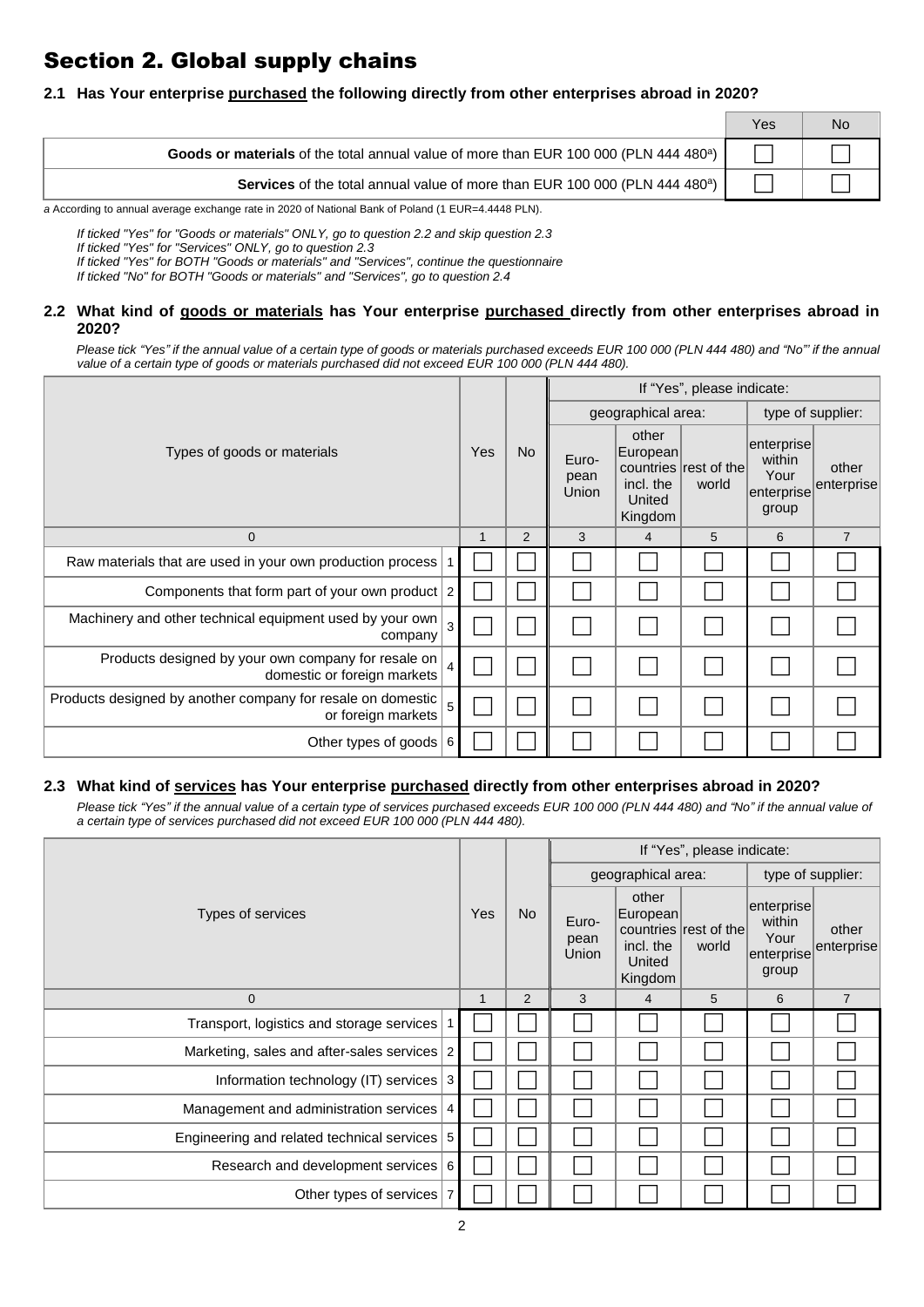|                                                                                                   | Yes | Nο |
|---------------------------------------------------------------------------------------------------|-----|----|
| Goods or materials of the total annual value of more than EUR 100 000 (PLN 444 480 <sup>a</sup> ) |     |    |
| Services of the total annual value of more than EUR 100 000 (PLN 444 480 <sup>a</sup> )           |     |    |

*a* According to annual average exchange rate in 2020 of National Bank of Poland (1 EUR=4.4448 PLN).

*If ticked "Yes" for "Goods or materials" ONLY, go to question 2.5 and skip question 2.6*

*If ticked "Yes" for "Services" ONLY, go to question 2.6*

*If ticked "Yes" for BOTH "Goods or materials" and "Services", continue the questionnaire*

*If ticked "No" for BOTH "Goods or materials" and "Services", go to section 3*

### **2.5 What kind of goods or materials has Your enterprise supplied directly to other enterprises abroad in 2020?**

*Please tick "Yes" if the annual value of a certain type of goods or materials supplied exceeds EUR 100 000 (PLN 444 480) and "No" if the annual value of a certain type of goods or materials supplied did not exceed EUR 100 000 (PLN 444 480).*

|                                                                                         |   |     |           | If "Yes", please indicate: |                                                     |                                |                                                             |                     |  |  |
|-----------------------------------------------------------------------------------------|---|-----|-----------|----------------------------|-----------------------------------------------------|--------------------------------|-------------------------------------------------------------|---------------------|--|--|
|                                                                                         |   |     |           | geographical area:         |                                                     | type of customer:              |                                                             |                     |  |  |
| Types of goods or materials                                                             |   | Yes | <b>No</b> | Euro-<br>pean<br>Union     | other<br>European<br>incl. the<br>United<br>Kingdom | countries rest of the<br>world | enterprise<br>within<br>Your<br>$ $ enterprise $ $<br>group | other<br>enterprise |  |  |
| $\mathbf 0$                                                                             |   |     | 2         | 3                          | 4                                                   | 5                              | 6                                                           | $\overline{7}$      |  |  |
| Raw materials that are used by your customers abroad in their<br>own production process |   |     |           |                            |                                                     |                                |                                                             |                     |  |  |
| Components that are used by your customers abroad as part<br>of their own product       |   |     |           |                            |                                                     |                                |                                                             |                     |  |  |
| Machinery and other technical equipment used by your<br>customers abroad                | 3 |     |           |                            |                                                     |                                |                                                             |                     |  |  |
| Final goods designed by your own company for resale   4                                 |   |     |           |                            |                                                     |                                |                                                             |                     |  |  |
| Final goods designed by another company for resale $\vert 5 \rangle$                    |   |     |           |                            |                                                     |                                |                                                             |                     |  |  |
| Other types of goods $ 6 $                                                              |   |     |           |                            |                                                     |                                |                                                             |                     |  |  |

#### **2.6 What kind of services has your enterprise supplied directly to other enterprises abroad in 2020?**

*Please tick "Yes" if the annual value of a certain type of services supplied exceeds EUR 100 000 (PLN 444 480) and "No" if the annual value of a certain type of services supplied did not exceed EUR 100 000 (PLN 444 480).*

|                                               |   |            |           | If "Yes", please indicate: |                                                     |                                |                                       |                                |  |  |  |
|-----------------------------------------------|---|------------|-----------|----------------------------|-----------------------------------------------------|--------------------------------|---------------------------------------|--------------------------------|--|--|--|
| Types of services                             |   |            |           |                            | geographical area:                                  |                                | type of customer:                     |                                |  |  |  |
|                                               |   | <b>Yes</b> | <b>No</b> | Euro-<br>pean<br>Union     | other<br>European<br>incl. the<br>United<br>Kingdom | countries rest of the<br>world | enterprise<br>within<br>Your<br>group | other<br>enterprise enterprise |  |  |  |
| $\mathbf 0$                                   | 1 |            | 2         | 3                          | 4                                                   | 5                              | 6                                     | $\overline{7}$                 |  |  |  |
| Transport, logistics and storage services   1 |   |            |           |                            |                                                     |                                |                                       |                                |  |  |  |
| Marketing, sales and after-sales services 2   |   |            |           |                            |                                                     |                                |                                       |                                |  |  |  |
| Information technology (IT) services 3        |   |            |           |                            |                                                     |                                |                                       |                                |  |  |  |
| Management and administration services   4    |   |            |           |                            |                                                     |                                |                                       |                                |  |  |  |
| Engineering and related technical services 5  |   |            |           |                            |                                                     |                                |                                       |                                |  |  |  |
| Research and development services 6           |   |            |           |                            |                                                     |                                |                                       |                                |  |  |  |
| Other types of services                       |   |            |           |                            |                                                     |                                |                                       |                                |  |  |  |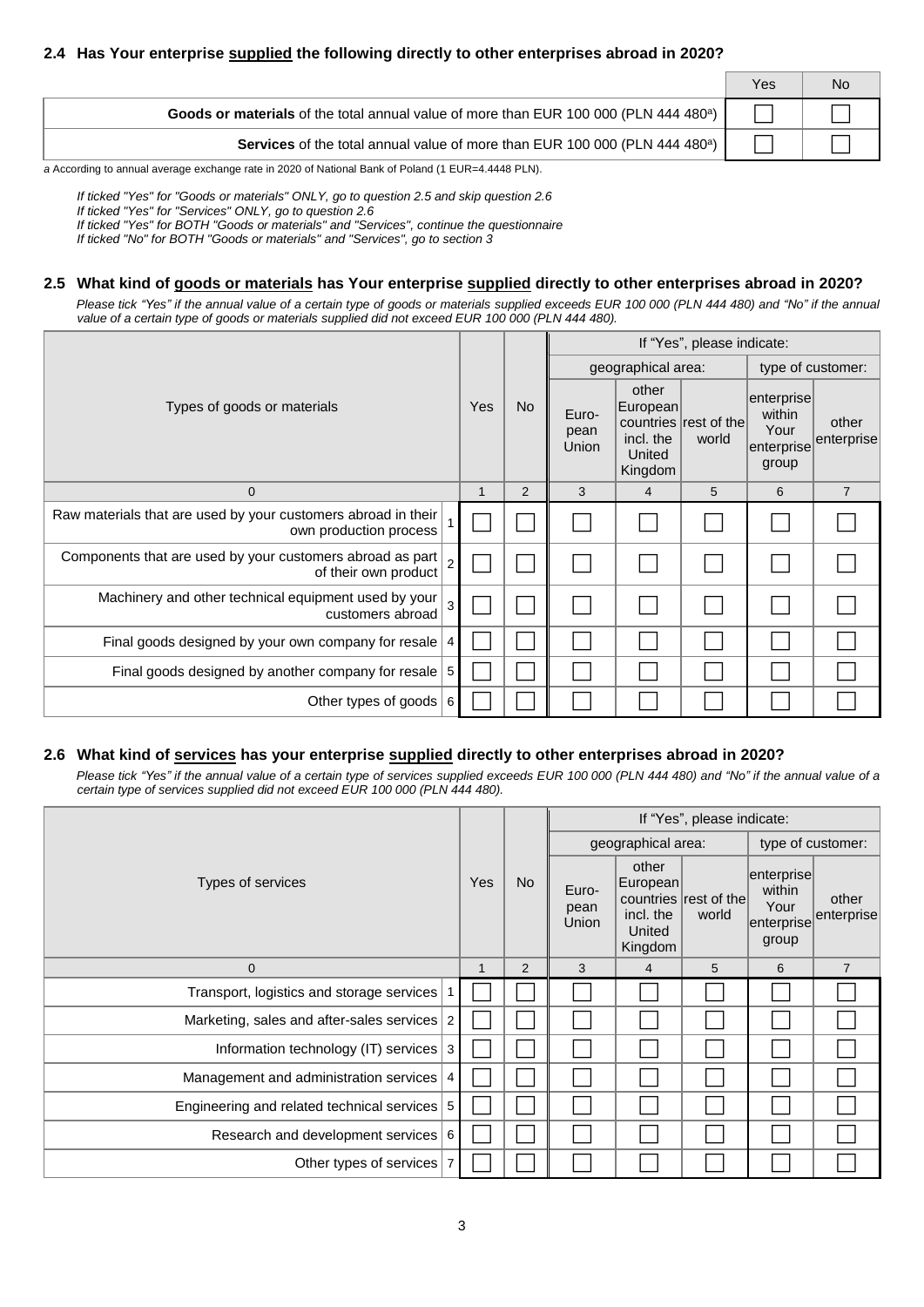# Section 3. International sourcing activity

Information included in this section of the questionnaire **concern international sourcing** of business functions made **by Your enterprise** in the period **2018–2020**.

The sourcing of a function may involve the **entire** function, or it may be a **partial** movement of the activities within the function.

The questions **do not include** the expansion of activities in other enterprises that do not result from a total or partial movement of existing activity of your enterprise.

#### **3.1 Has Your enterprise moved any business functions previously carried out inside Your enterprise to another enterprise abroad in the period from the beginning of 2018 to the end of 2020?**

*This information includes the total or partial movement of activities previously being performed inside Your enterprise in Poland to another enterprise abroad. Please, tick only one answer.* 

| Yes                   | $\rightarrow$ please go to question 3.2 |
|-----------------------|-----------------------------------------|
| No, but considered it | $\rightarrow$ please go to question 3.6 |
| No                    | $\rightarrow$ please go to section 4    |

## **3.2 Which business functions has Your enterprise moved abroad in the period from the beginning of 2018 to the end of 2020?**

*Please, tick all that apply.*

| <b>Business functions</b>                          |  | To enterprises within<br>Your enterprise group | To other enterprises | Please, fill in if the complete<br>function has been moved |
|----------------------------------------------------|--|------------------------------------------------|----------------------|------------------------------------------------------------|
| 0                                                  |  |                                                | 2                    |                                                            |
| Production (of goods and materials)  1             |  |                                                |                      |                                                            |
| Transport, logistics and storage $\sqrt{2}$        |  |                                                |                      |                                                            |
| Marketing, sales and after-sales service $\vert$ 3 |  |                                                |                      |                                                            |
| Information and communication technology 4         |  |                                                |                      |                                                            |
| Management and administration 5                    |  |                                                |                      |                                                            |
| Engineering and related technical services 6       |  |                                                |                      |                                                            |
| Research and development   7                       |  |                                                |                      |                                                            |
| Other business functions 8                         |  |                                                |                      |                                                            |

# **3.3 To which countries has Your enterprise moved business functions in the period from the beginning of 2018 to the end of 2020?**

*Please, tick all that apply.* 

| <b>Business functions</b>                          | Union<br>(excl. Poland)<br>countries<br>European | The United<br>Kingdom | Other European<br>countries | China          | India | <b>United States</b><br>Canada | Central and South<br>American<br>countries | Australia<br>and Oceania<br>Other Asian<br>countries, | African countries |
|----------------------------------------------------|--------------------------------------------------|-----------------------|-----------------------------|----------------|-------|--------------------------------|--------------------------------------------|-------------------------------------------------------|-------------------|
| $\mathbf 0$                                        | $\mathbf{1}$                                     | 2                     | 3                           | $\overline{4}$ | 5     | 8                              | $\overline{7}$                             | 8                                                     | 9                 |
| Production (of goods and materials)                |                                                  |                       |                             |                |       |                                |                                            |                                                       |                   |
| Transport, logistics and storage<br>$\overline{2}$ |                                                  |                       |                             |                |       |                                |                                            |                                                       |                   |
| Marketing, sales and after-sales service<br>3      |                                                  |                       |                             |                |       |                                |                                            |                                                       |                   |
| Information and communication technology<br>4      |                                                  |                       |                             |                |       |                                |                                            |                                                       |                   |
| Management and administration   5                  |                                                  |                       |                             |                |       |                                |                                            |                                                       |                   |
| Engineering and related technical services 6       |                                                  |                       |                             |                |       |                                |                                            |                                                       |                   |
| Research and development<br>7                      |                                                  |                       |                             |                |       |                                |                                            |                                                       |                   |
| Other business functions   8                       |                                                  |                       |                             |                |       |                                |                                            |                                                       |                   |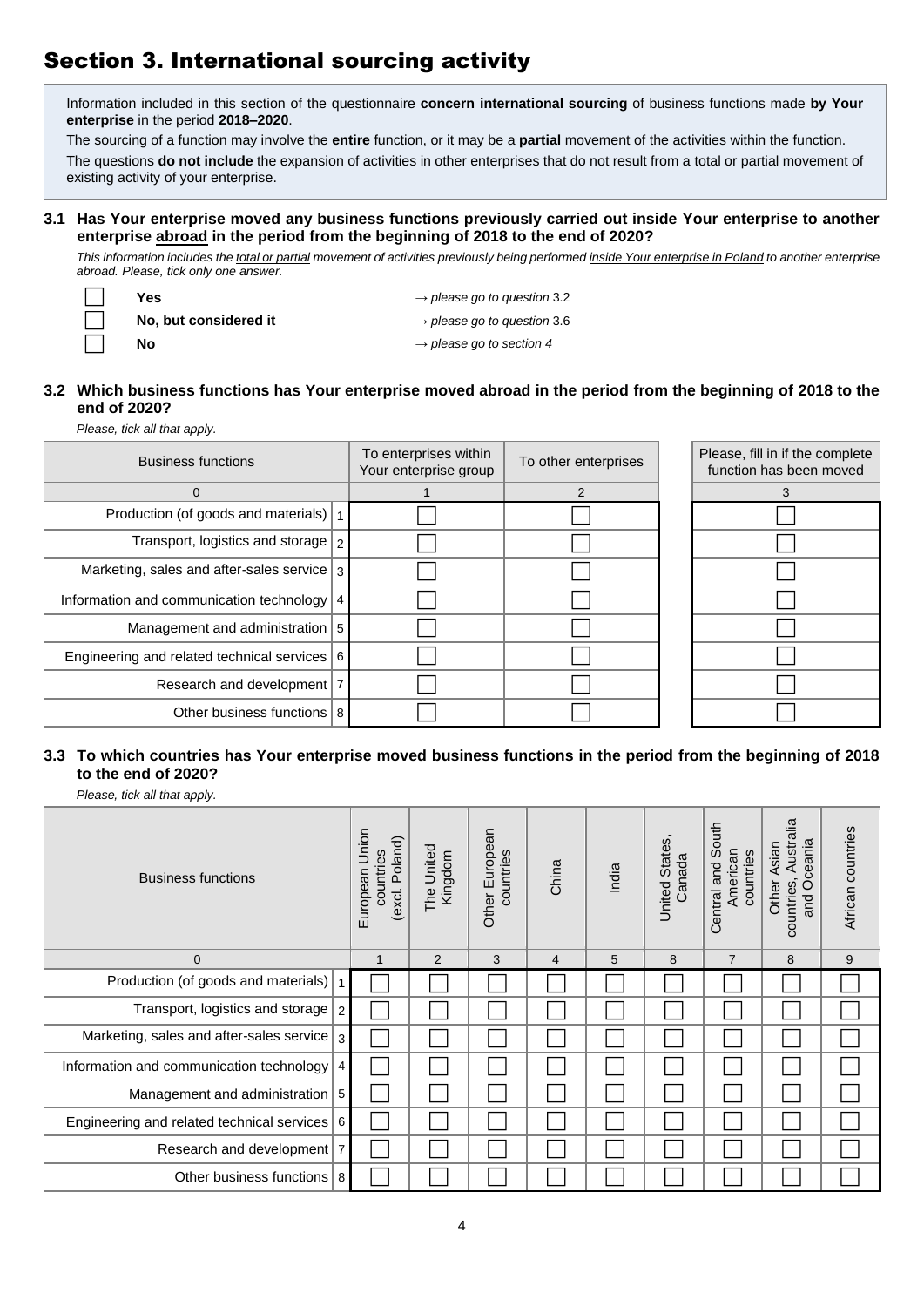The geographical areas are composed as follows (detailed geographical areas are included in the explanations at the end of the questionnaire):

**The European Union (excluding Poland)**: Austria, Belgium, Bulgaria, Croatia, Cyprus, Czechia, Denmark, Estonia, Finland, France, Germany, Greece, Hungary, Ireland, Italy, Latvia, Lithuania, Luxembourg, Malta, Netherlands, Portugal, Romania, Slovakia, Slovenia, Spain and Sweden.

**Other European countries:** other European countries excluding the United Kingdom but including Turkey and Russia.

#### **3.4 Please give the number of jobs lost or created in Your enterprise as a result of movement of business functions abroad in the period from the beginning of 2018 to the end of 2020.**

This information does **not include** jobs lost in subsidiaries (including foreign branches or establishments) and other enterprises. Persons undertaking more than one business function should be included according to their main function.

*Your best estimate is fine.*

| <b>Business functions</b>                              |  | Number of jobs lost of which high-skilled | Number of jobs<br>created | of which high-skilled |
|--------------------------------------------------------|--|-------------------------------------------|---------------------------|-----------------------|
| 0                                                      |  | $\overline{2}$                            | 3                         | 4                     |
| Production (of goods and materials)  1                 |  |                                           |                           |                       |
| Transport, logistics and storage $\sqrt{2}$            |  |                                           |                           |                       |
| Marketing, sales and after-sales service $\frac{1}{3}$ |  |                                           |                           |                       |
| Information and communication technology   4           |  |                                           |                           |                       |
| Management and administration 5                        |  |                                           |                           |                       |
| Engineering and related technical services 6           |  |                                           |                           |                       |
| Research and development   7                           |  |                                           |                           |                       |
| Other business functions   8                           |  |                                           |                           |                       |

#### **3.5 Please indicate the importance of the following motivation factors for your decision(s) to move business functions abroad in the period from the beginning of 2018 to the end of 2020.**

*Tick one option per row.*

| <b>Motivation factors</b>                                                                                               | Very<br>important | Moderately<br>important | <b>Not</b><br>important | <b>Not</b><br>applicable<br>/ do not<br>know |   |
|-------------------------------------------------------------------------------------------------------------------------|-------------------|-------------------------|-------------------------|----------------------------------------------|---|
| $\mathbf 0$                                                                                                             |                   | $\mathbf{1}$            | 2                       | 3                                            | 4 |
| Reduction of labour costs                                                                                               | $\mathbf{1}$      |                         |                         |                                              |   |
| Reduction of costs other than labour costs                                                                              | 2                 |                         |                         |                                              |   |
| Access to new markets                                                                                                   | 3                 |                         |                         |                                              |   |
| Lack of qualified labour in Poland                                                                                      | 4                 |                         |                         |                                              |   |
| Access to specialised knowledge/technologies                                                                            | 5                 |                         |                         |                                              |   |
| Improved quality or introduction of new products                                                                        | 6                 |                         |                         |                                              |   |
| Focus on core business                                                                                                  | $\overline{7}$    |                         |                         |                                              |   |
| Reduced delivery times                                                                                                  | 8                 |                         |                         |                                              |   |
| Strategic decisions taken by the ultimate parent entity (group head)   9                                                |                   |                         |                         |                                              |   |
| Favourable regulation abroad affecting the enterprise, e.g. less environmental  10<br>regulation, favourable tax regime |                   |                         |                         |                                              |   |
| COVID-19 related effects <sup>a</sup>  11                                                                               |                   |                         |                         |                                              |   |

*a* Some examples of COVID-19 related effects: 1) due to government imposed lockdown, it was difficult to carry out all tasks in a business function inhouse, so the enterprise decided to outsource some business functions abroad; 2) due to a high risk of COVID-19 infections in a certain department/business function that has constant contact with people (e.g. sales), the enterprise decided to outsource the function abroad (to reduce infection risk).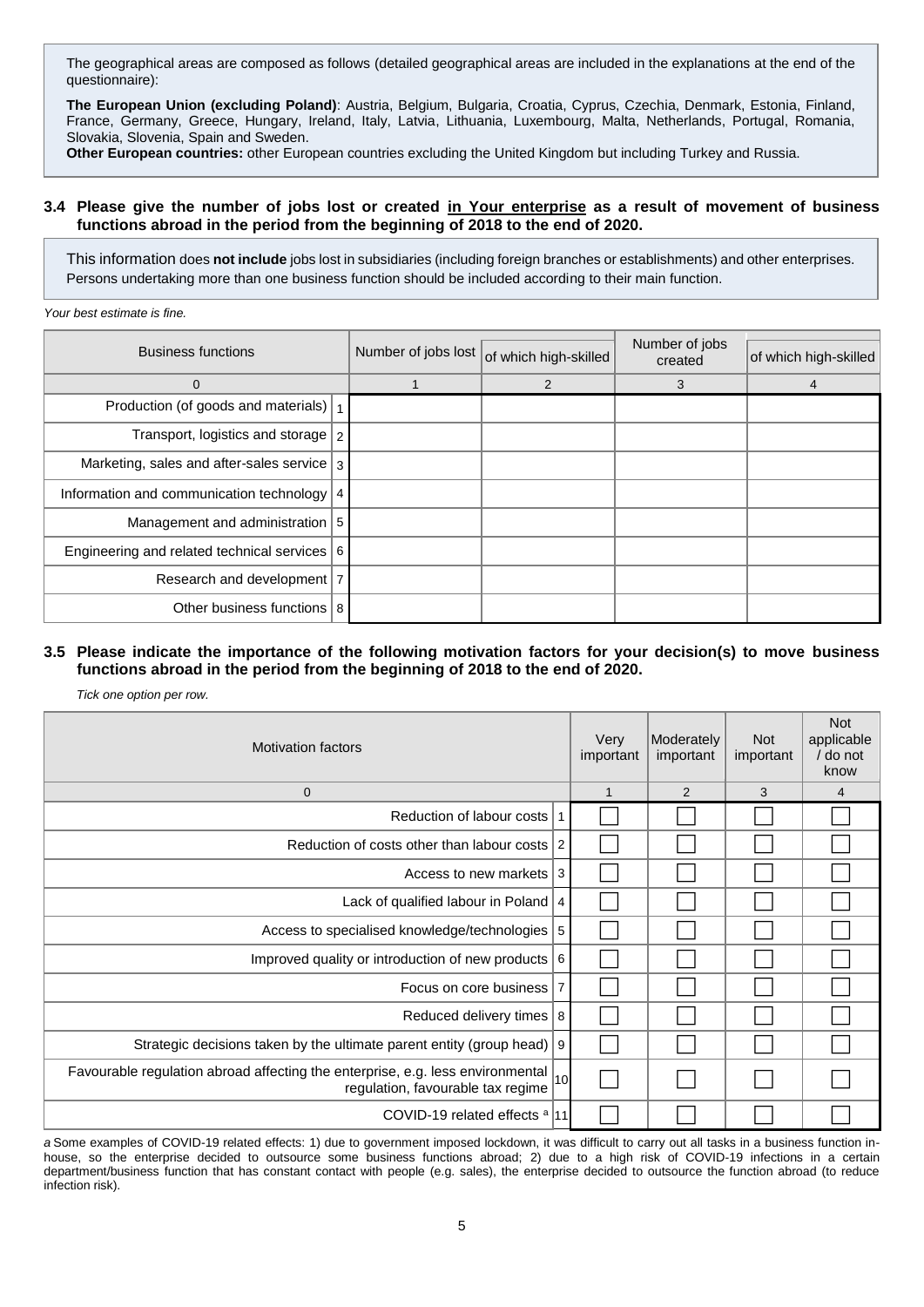## **3.6 Please assess the importance of the following barriers when considering or carrying out international sourcing in the period from the beginning of 2018 to the end of 2020**

*Tick one option per row.*

| <b>Barriers</b>                                                                | Very<br>important | Moderately<br>important | <b>Not</b><br>important | <b>Not</b><br>applicable<br>/ do not<br>know |                |
|--------------------------------------------------------------------------------|-------------------|-------------------------|-------------------------|----------------------------------------------|----------------|
| $\mathbf 0$                                                                    |                   | $\mathbf 1$             | 2                       | 3                                            | $\overline{4}$ |
| Legal or administrative barriers                                               | 1                 |                         |                         |                                              |                |
| Taxation issues                                                                | 2                 |                         |                         |                                              |                |
| Tariffs and trade barriers                                                     | 3                 |                         |                         |                                              |                |
| Access to finance or other financial constraints                               | 4                 |                         |                         |                                              |                |
| Linguistic or cultural barriers $\vert 5 \vert$                                |                   |                         |                         |                                              |                |
| Proximity to existing clients in Poland needed 6                               |                   |                         |                         |                                              |                |
| Difficulties in identifying potential/suitable providers abroad                | $\overline{7}$    |                         |                         |                                              |                |
| Uncertainty of the quality of the products/services to be supplied from abroad | 8                 |                         |                         |                                              |                |
| Lack of qualified labour abroad                                                | 9                 |                         |                         |                                              |                |
| Concerns of the employees (including the trade unions) 10                      |                   |                         |                         |                                              |                |
| Overall concerns of the sourcing operation exceeding expected benefits  11     |                   |                         |                         |                                              |                |
| COVID-19 related concerns and issues <sup>a</sup>  12                          |                   |                         |                         |                                              |                |

*a* Some examples of COVID-19 related concerns and issues: 1) due to government imposed travel restrictions it will be very difficult to transport goods from abroad to the domestic market; 2) due to COVID-19 infection risk, the enterprise will reduce any contact with other enterprises, meaning it will be difficult to coordinate work if a part of it will be outsourced.

# Section 4. Covid-19 impact on activity of the enterprise

# **4.1 Please indicate the COVID-19 impact for the following issues, in 2020.**

*This information concerns Your enterprise. Please, tick one option per row.*

| COVID-19 related issues had impact on:                                                                                                  | <b>Not</b><br>applicable<br>or no<br>impact | Minor<br>impact | Moderate<br>impact | Severe<br>impact |   |
|-----------------------------------------------------------------------------------------------------------------------------------------|---------------------------------------------|-----------------|--------------------|------------------|---|
| $\mathbf 0$                                                                                                                             |                                             | 1               | 2                  | 3                | 4 |
| Difficulty in acquiring raw materials/intermediate products from suppliers<br>domestically                                              | $\mathbf{1}$                                |                 |                    |                  |   |
| Difficulty in acquiring raw materials/intermediate products from suppliers abroad                                                       | 2                                           |                 |                    |                  |   |
| Difficulty accessing services from suppliers domestically                                                                               | 3                                           |                 |                    |                  |   |
| Difficulty accessing services from suppliers abroad                                                                                     | 4                                           |                 |                    |                  |   |
| Difficulty to transport your goods produced in another country back to your<br>enterprise or to transport your goods to final customers | 5                                           |                 |                    |                  |   |
| Difficulty in acquiring experts or other specialists from abroad                                                                        | 6                                           |                 |                    |                  |   |
| Difficulty in sending experts or other specialists abroad                                                                               | $\overline{7}$                              |                 |                    |                  |   |
| Cancellation of orders or decline in incoming orders due to Covid-19, from<br>domestic customers                                        | 8                                           |                 |                    |                  |   |
| Cancellation of orders or decline in incoming orders due to Covid-19, from<br>foreign customers                                         | 9                                           |                 |                    |                  |   |
| Change in sales channels, e.g. increased e-commerce  10                                                                                 |                                             |                 |                    |                  |   |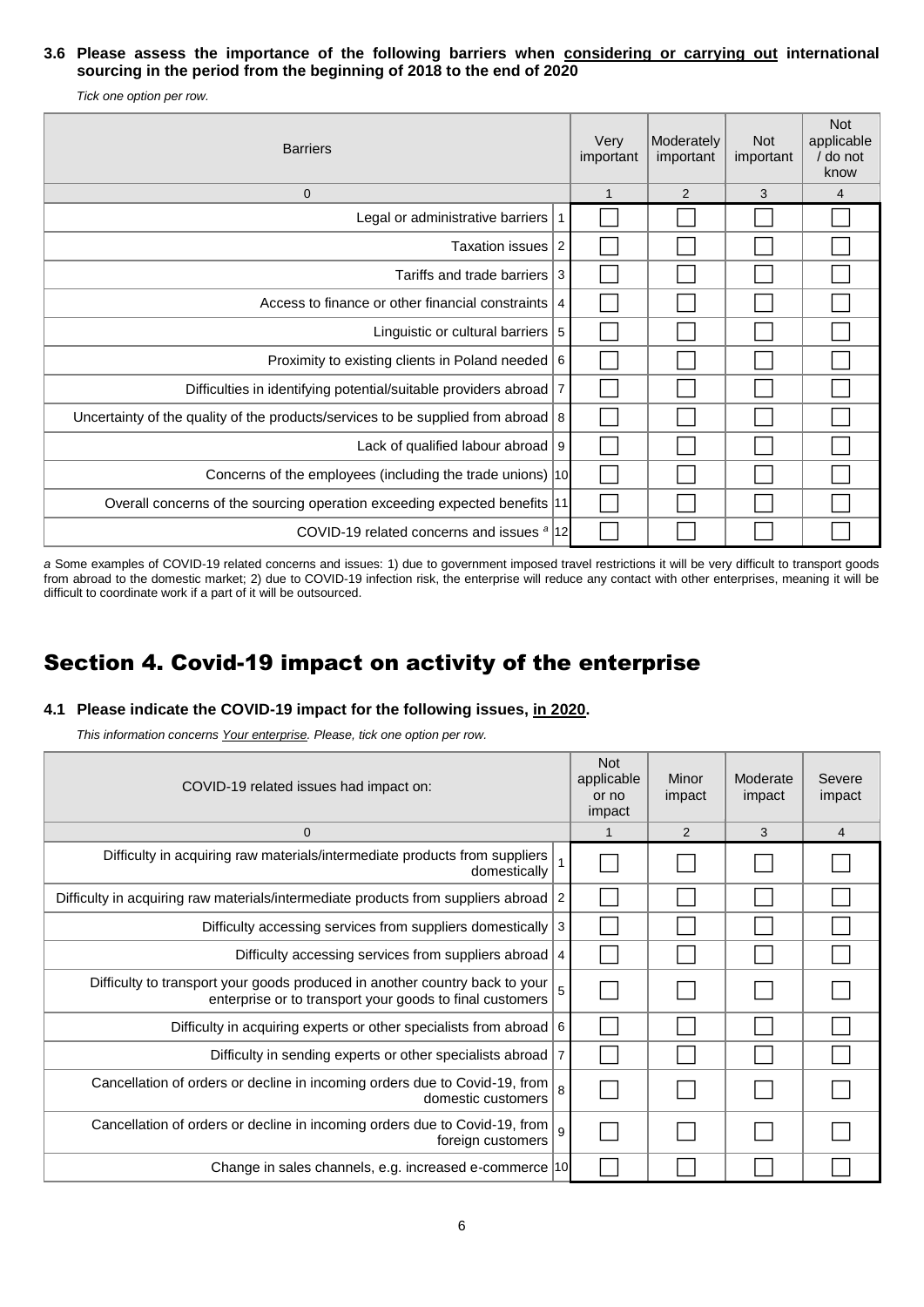## **4.2 In order to estimate the impact of the COVID-19 restrictions on international sourcing of Your enterprise in 2020, please indicate whether you agree with the following statements.**

*You should answer "Yes" to the statements below only if the COVID-19 outbreak and related implications were the main trigger for the decision (i.e. you would not take this decision if the COVID-19 outbreak had not occurred)*

| Impact of Covid-19 on international sourcing                                                                         | Yes, temporary<br>(decision will likely be<br>reconsidered after the<br>recovery phase) | Yes, permanently<br>(decision will likely not be<br>reconsidered after the<br>recovery phase) | <b>No</b> |
|----------------------------------------------------------------------------------------------------------------------|-----------------------------------------------------------------------------------------|-----------------------------------------------------------------------------------------------|-----------|
| $\Omega$                                                                                                             |                                                                                         |                                                                                               |           |
| As a result of Covid-19 outbreak, we moved or plan to move<br>business function(s) back to Poland from abroad        |                                                                                         |                                                                                               |           |
| As a result of Covid-19 outbreak, we moved or plan to move $ 2 $<br>business function(s) abroad                      |                                                                                         |                                                                                               |           |
| Covid-19 related issues have disrupted our plans to move $\left  \frac{3}{3} \right $<br>business function(s) abroad |                                                                                         |                                                                                               |           |

#### **Information on time needed to complete the questionnaire**

| Please give an estimated time (in minutes)<br>devoted to prepare data required to complete<br>the questionnaire | Please give an estimated time (in minutes)<br>devoted to fill in the questionnaire |  |  |
|-----------------------------------------------------------------------------------------------------------------|------------------------------------------------------------------------------------|--|--|
|-----------------------------------------------------------------------------------------------------------------|------------------------------------------------------------------------------------|--|--|

| Contact e-mail in terms of drawing up the questionnaire<br>(in the e-mail, each character should be entered in separate cell) |  |  |  |  |  |  |  |  |  |  |  |  |  |  |  |  |  |  |  |  |  |  |  |  |  |  |  |  |  |  |  |  |  |  |  |  |  |  |  |  |
|-------------------------------------------------------------------------------------------------------------------------------|--|--|--|--|--|--|--|--|--|--|--|--|--|--|--|--|--|--|--|--|--|--|--|--|--|--|--|--|--|--|--|--|--|--|--|--|--|--|--|--|

| . |
|---|
|   |

# *Thank you for completing and sending the questionnaire*

Contact phone number in terms of drawing up the questionnaire Place, date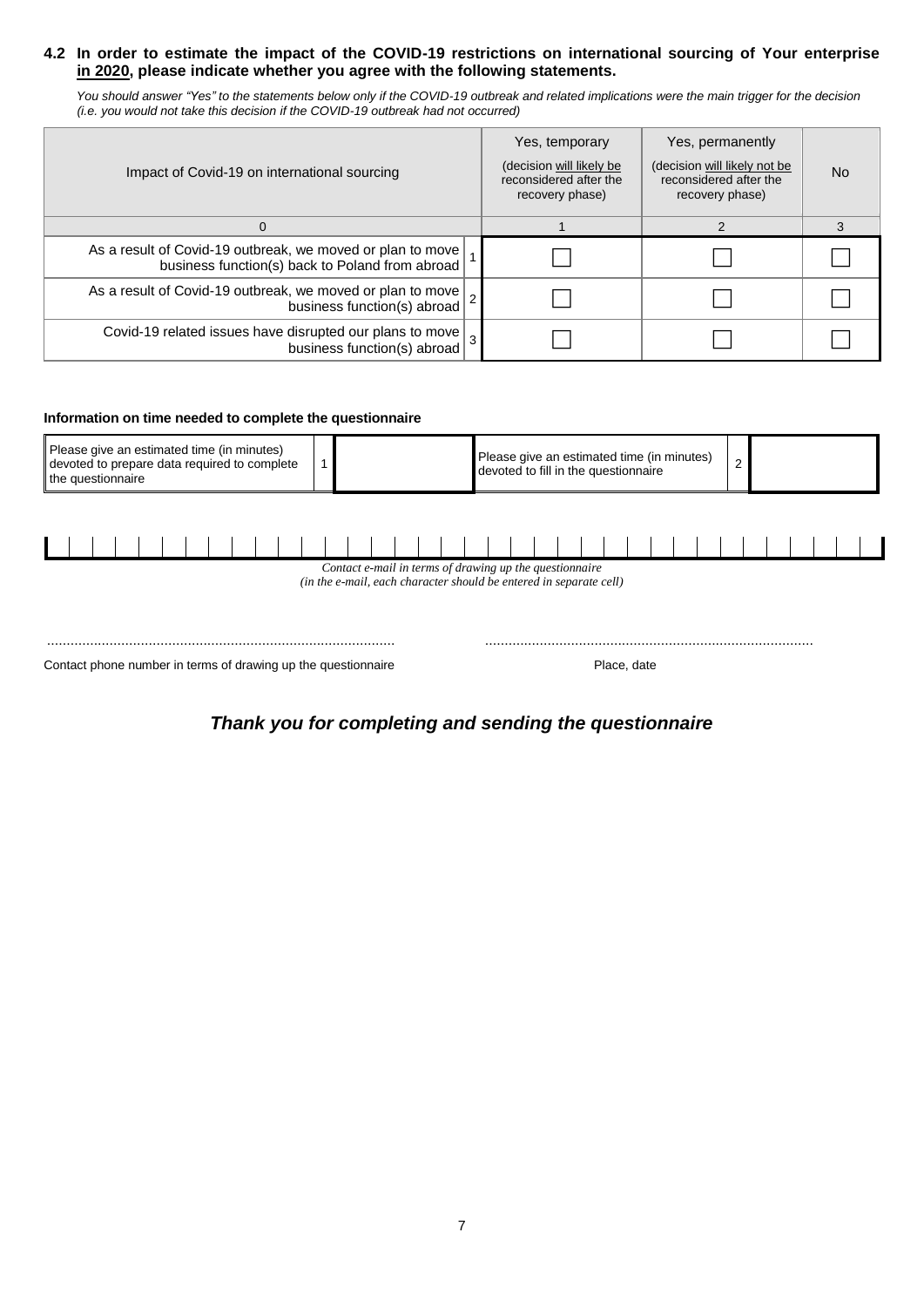# **Explanations to the questionnaire Global supply chains and international sourcing in 2018–2020**

# **Definitions:**

- **Persons employed** (working) include employees hired on the basis of an employment contract, i.e. labour contract, designation, appointment or election (including seasonal and temporary workers); employers and own-account workers: owners and co-owners (including contributing family workers) of units conducting economic activity (excluding company's partners not working in the company) and own-account workers; agents; outworkers.
- **Business function** is a set of tasks that an enterprise must carry out on a regular basis in order to bring goods or services to market. These tasks may be performed internally by an enterprise or sourced externally. The full set of business functions of the enterprise includes tasks related to implementation of the main objective of the enterprise (production of products and / or provision of services) and all necessary supporting activities undertaken to implement the main business activity (e.g. accounting, human resources, IT support, etc.).

#### **Division of business functions:**

- **1. Production (of goods and materials)** covers activities from sections: B (Mining and quarrying), C (Manufacturing), D (Electricity, gas, steam, and air conditioning supply) and F (Construction) according to NACE Rev.2 classification, i.e.:
	- Manufacturing; processing; assembly; refining; printing and binding; casting of metals; building of ships;
	- Mining; extraction of gas and oil; stone quarrying; power generation (except trade of electricity);
	- Development of building projects; civil engineering; specialized construction tasks, including demolition.

#### **2. Transport, logistics and storage** – cover:

- Transportation and logistics road, water, rail and air transport activities; passenger and cargo transport; postal services;
- Warehousing and storage warehousing; storage; packaging.

#### **3. Marketing, sales and after-sales service** – cover:

- Sales retail and wholesale; trade of gas and electricity; sales agents and real-estate trading;
- Marketing and after-sales services advertising and media representation; market research and public opinion polling; call centers.

#### **4. Information and communication technology** – covers:

- Information and communication technology services software publishing, and computer consultancy activities; programming and broadcasting tasks; telecommunications tasks; data processing and hosting; web portals and related information service tasks; installation of mainframe computers; maintenance and repair of computers and communications systems;
- Software programming computer programming, consultancy and related tasks.

#### **5. Management and administration** cover:

- Management financial services (e.g. banking, insurance, financial leasing, fund management); activities of head offices; human resources activities;
- Administration financial markets administration; legal tasks; bookkeeping, accounting and auditing; office administration and business support services; public administration services.
- 6. **Engineering and related technical services**, e.g.: support tasks for raw material extraction; sound recording and video production; architectural and engineering tasks, and technical analysis.
- 7. **Research and development**, e.g.: research and experimental development in the area of natural sciences and engineering, and social sciences and humanities.

#### **8. Other business functions** – cover:

- Facility management accommodation (e.g. hotels and camps); food and beverage services (e.g. cafes and restaurants); landscape services; libraries; museums; sports centers;
- Maintenance and repair services maintenance and repair of non-ICT electronic equipment, transportation vehicles, and personal and household goods;
- Other services water, waste collection and sewerage; remediation services; professional services (e.g. photography and translation); travel agency activities; rental and operational leasing activities; security; education; human health activities and residential care; social services; creative and arts activities; gambling and betting; sports activities excluding facility management.
- **The core business function** represents main activity of the enterprise and in most cases, it will be consistent with the enterprise's main activity as classified by the NACE activity code entered in the business register. Results of core business function are final goods or services which are intended for the market or for third parties and yield revenue.
- **International sourcing** is the total or partial movement of business functions to another country to enterprises (within or outside of the same enterprise group), which were so far performed in country in-house by reporting enterprise.
- **High-skill jobs** comprise expert occupations such as professionals, associate professionals, managers, senior officials, researchers, IT experts or other technical occupations, generally employing tertiary education persons. Generally, the high-skilled jobs will require high education level.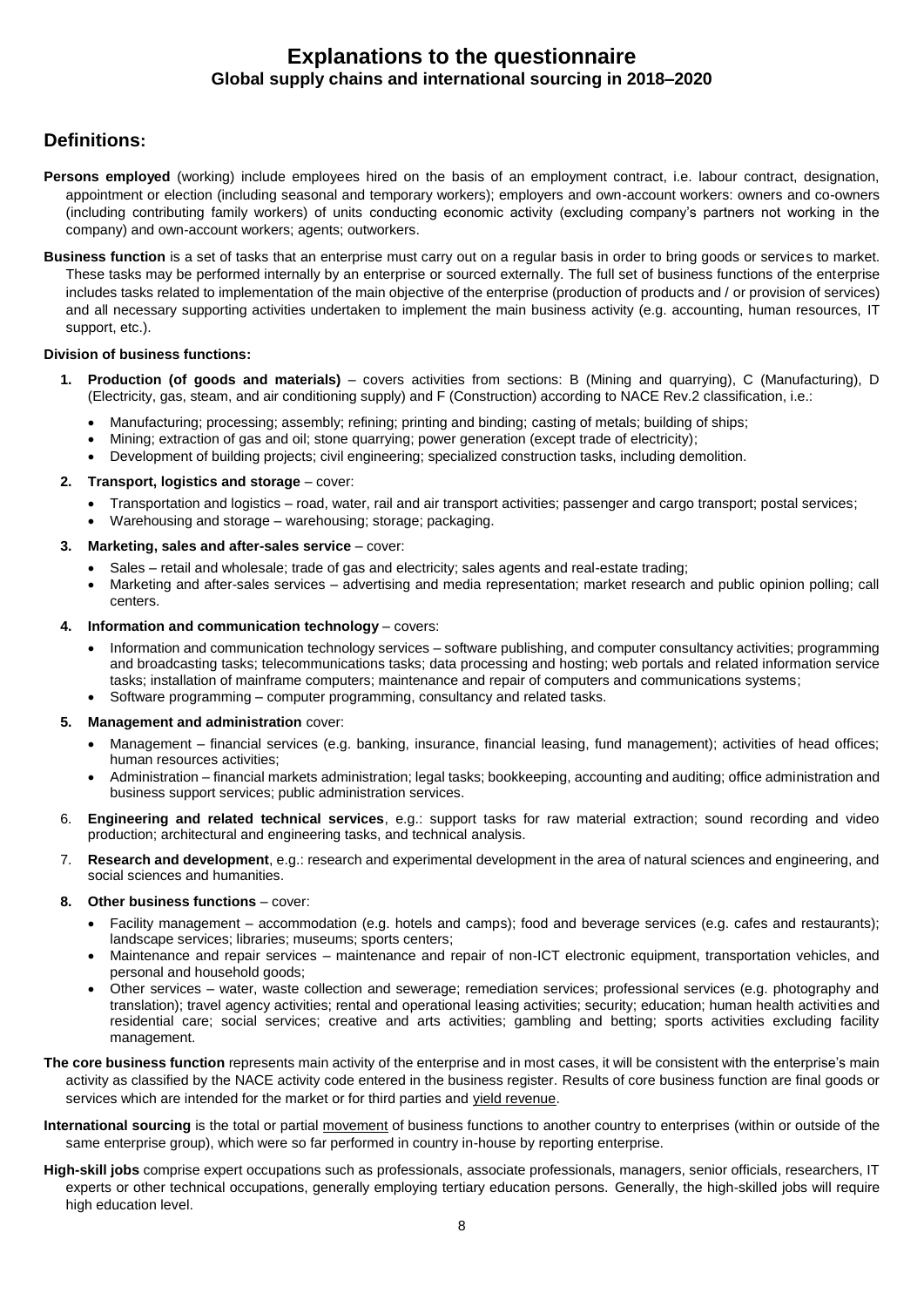An **enterprise group** consists of enterprises that are independent in legal terms, but rely on each other economically due to the control and/or ownership links between them. The links between the parent unit and its subsidiaries can be identified within the group. An enterprise group can be set up as a result of given legal relations or a decisive influence of one enterprise on the activities of another one, also as a consequence of entering into an agreement. Capital relations should not always be the main criterion for the existence of a group – rather a common centre of economic decisions determining the activity strategy. An enterprise group may have more than one decision-making centre, especially for making decisions regarding the strategy, production, sales, taxation, financial policy. It constitutes an economic unit as a whole which is empowered to make choices, particularly concerning units which it comprises. Groups of enterprises can often be divided into subgroups.

The existence of an enterprise group is certified by presence of control links between at least two units – parent entity and a subsidiary. Parent unit is the unit which controls at least one unit belonging to a group (a subsidiary). Subsidiary (an affiliate) is a unit that is controlled by the parent unit.

**Control** defines the ability to determine a joint organization strategy, and involves all forms of direct or indirect deriving rights by the unit, that, individually or altogether, allow to exercise dominant influence over one or set of units.

Enterprise A (parent entity) controls enterprise B (subsidiary) when:

- a legal unit A directly holds more than 50% of votes in legal unit B (direct control),
- a legal unit A holds more than 50% of votes in legal unit B through affiliates (indirect control),
- the financial statements of a legal unit B are covered by a full consolidation of legal unit A, and no other legal unit covers the same entity with consolidation (control through full consolidation),
- a legal unit A holds less than 50% of voting power in legal unit B, but no other legal unit has more voting power (minority control).

**Ultimate parent unit (global group head)** is a parent unit which is not controlled either directly or indirectly by any other unit. Ultimate parent refers to the unit being at the top of the control chain.

**Foreign enterprise** means entity located outside Poland. Foreign branch or establishment is treated as foreign enterprise.

# **ADDITIONAL EXPLANATIONS**

#### **Section 1. Number of persons employed by business functions**

**Question 1.1** is filled in by all enterprises. Enterprises which filled in Annual Enterprise Survey (SP form) for 2020 Part 8 "Organisation of business functions" are obliged to give data only for column 2, i.e. information concerning core business function of the enterprise.

**In question 1.1 column 1** number of persons employed should be given as at **31 December 2020**, i.e. without decimal point. Information on persons employed includes only persons employed in Your enterprise (legal unit). **Do not include** persons employed in other enterprises (e.g. subsidiaries, affiliates).

Persons employed **are not**: working on the basis of mandate agreement or specific task agreement; employed on the basis of an employment agreement for the purpose of vocational training; enjoying unpaid leave of more than 3 months (uninterrupted); using child care leave over 3 months (uninterrupted); using rehabilitation services; employees shared (employed) by a temporary work agency; employees employed on agreements whose agreements are not employment agreements.

If a specific business function **does not concern the activity of Your enterprise**, i.e. function was not performed internally (totally or partially) by Your enterprise, value of 0 (zero) should be entered.

#### **Examples:**

- **a)** An enterprise has 70 total persons employed, 60 of which are in the business function of information technology, 5 are working in marketing and 5 in sales. In this case, 10 persons should be allocated to the function of "Marketing, sales and after-sales service" and 60 persons to the function "Information and communication technology".
- **b)** An enterprise has 100 employees of which 5 employees are working 70% of the time in the "Information and communication technology" function and 30% of the time in the "Engineering and related technical services" function. As persons employed should be allocated to the function they spend most of the time, all 5 of them should be allocated to the function of "Information and communication technology".

**In question 1.1 column 2** the core business function of Your enterprise **in 2020** should be indicated**.**

The core business function **may include** a set of tasks carried out to meet the main purpose of the enterprise's activity, the results of which are final goods or services intended for the market or for third parties. A core function may include related vertical activities, e.g. production of materials or products that later become a permanent part of the final production. The sale of own production run by the enterprise that produced these goods should be allocated to the function connected with production of these goods (because production cannot occur without sales).

An enterprise may have one or more core functions. Typically, the core business function relates to the main and secondary activity of the enterprise.

The core business function **does not correspond** to support business functions. Support business functions are carried out to permit or facilitate the production of goods or services for the market or for third parties. They do not directly generate turnover, only costs.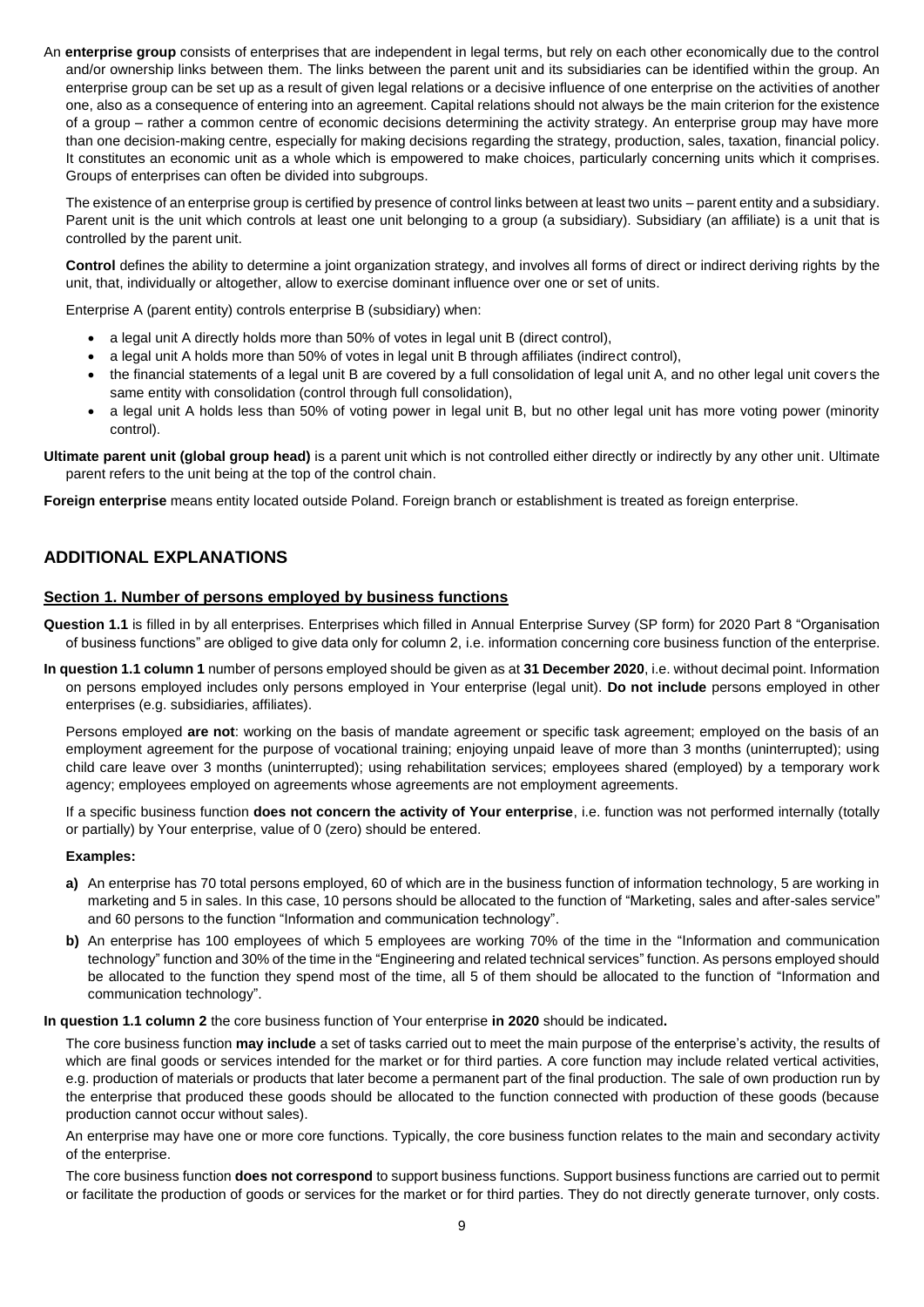**Examples of support business functions** are: transport/accounting/information services for own needs, research activities performed entirely or to a large extent for the needs of the enterprise, storage of manufactured products.

### **Section 2. Global supply chains**

**Questions** in **section 2** concern situation of Your enterprise (legal unit) **in 2020**.

**Question 2.1** is filled in by all enterprises.

**In question 2.2** and **question 2.3** answer "Yes" should be indicated only, if the **annual value of a certain type** of goods or materials/services purchased directly from other enterprises abroad exceeds EUR 100 000 (PLN 444 480). It means that the annual purchase value in each row should exceed EUR 100 000 (PLN 444 480). If it did not exceed EUR 100 000 (PLN 444 480), answer "No" should be ticked. Therefore, not all enterprises responding "Yes" to question 2.1 will have to report the type of goods or materials in question 2.2 or the type of services in question 2.3.

If ticked "Yes", there should be indicated all geographical areas and types of suppliers from which goods or services were purchased. For each row many geographical areas and types of suppliers may be selected (i.e. the purchase both from enterprises within and outside the group).

#### **Question 2.4** is filled in by all enterprises.

**In question 2.5** and **question 2.6** answer "Yes" should be indicated only, if the **annual value of a certain type** of goods or materials/services supplied directly to other enterprises abroad exceeds EUR 100 000 (PLN 444 480). It means that the annual sales value in each row should exceed EUR 100 000 (PLN 444 480). If it did not exceed EUR 100 000 (PLN 444 480), answer "No" should be ticked. Therefore, not all enterprises responding "Yes" to question 2.4 will have to report the type of goods or materials in question 2.5 or the type of services in question 2.6.

If ticked "Yes", there should be indicated all geographical areas and types of customers to which goods or services were supplied. For each row many geographical areas and types of customers may be selected (i.e. the supply both to enterprises within and outside the group).

#### **Geographical areas breakdown** used in section 2:

- **The European Union** (excluding Poland) Austria, Belgium, Bulgaria, Croatia, Cyprus, Czechia, Denmark, Estonia, Finland, France, Germany, Greece, Hungary, Ireland, Italy, Latvia, Lithuania, Luxembourg, Malta, Netherlands, Portugal, Romania, Slovakia, Slovenia, Spain and Sweden.
- **Other European countries, incl. the United Kingdom** Albania, Andorra, Belarus, Bosnia and Herzegovina, Montenegro, Gibraltar, Guernsey, Iceland, Jersey, Kosovo, Liechtenstein, Macedonia, Moldova, Norway, Russia, San Marino, Serbia, Switzerland, Turkey, Ukraine, Vatican City (Holy See), the United Kingdom, Isle of Man, Faroe Islands.
- Rest of the world all countries not specified above.

#### **Section 3. International sourcing activity**

**Questions in section 3** concern situation of Your enterprise (legal unit) **in the period from the beginning of 2018 to the end of 2020**. **Question 3.1** is filled in by all enterprises.

**In question 3.1** answer "Yes" should be indicated if the following conditions for international sourcing occured:

- business functions were moved totally or partially to other enterprises abroad in the period from the beginning of 2018 to the end of 2020. The movement of business functions does not have to be finished in the reporting period. If the movement has formally started before the end of 2020, the condition is also met;
- prior to being moved in the reference period, these functions were performed totally or partially in Your enterprise;
- moving the business functions results in reduction of activity and usually jobs in Your enterprise.

International sourcing includes movement of business function to a **foreign branch or establishment** of Your enterprise.

#### International sourcing **does not include**:

- expansion abroad (e.g. a set up of a new production line abroad) or purchasing services abroad (including additional services that are already performed in-house) without moving the business functions and without reducing activity or jobs in Your enterprise;
- moving business function that Your enterprise have never performed, i.e. from the moment of creation of the enterprise this function was performed outside the enterprise.

Subcontracting can be understood as either expansion or outsourcing. In the context of this survey subcontracting must not be a one-off purchase of a product. If subcontracting relates to moving business function performed in-house to another enterprise abroad and reducing activity or jobs in Your enterprise, then it may be understood as international sourcing.

#### **In question 3.2** all business functions moved abroad (totally or partially) in the period from the beginning of 2018 to the end of 2020 should be indicated.

For those enterprises who source a function and do not tick the option in the column "The complete function has been moved", it means that a part of the moved business function remains in Your enterprise.

#### **Examples:**

**a)** An enterprise decides to move 5 out of 8 jobs in the "Information and communication technology" function to non-related enterprises abroad. In this case, the enterprise will tick the option under "Information and communication technology" --> "To other enterprises". The enterprise will leave "The complete function has been moved" column empty.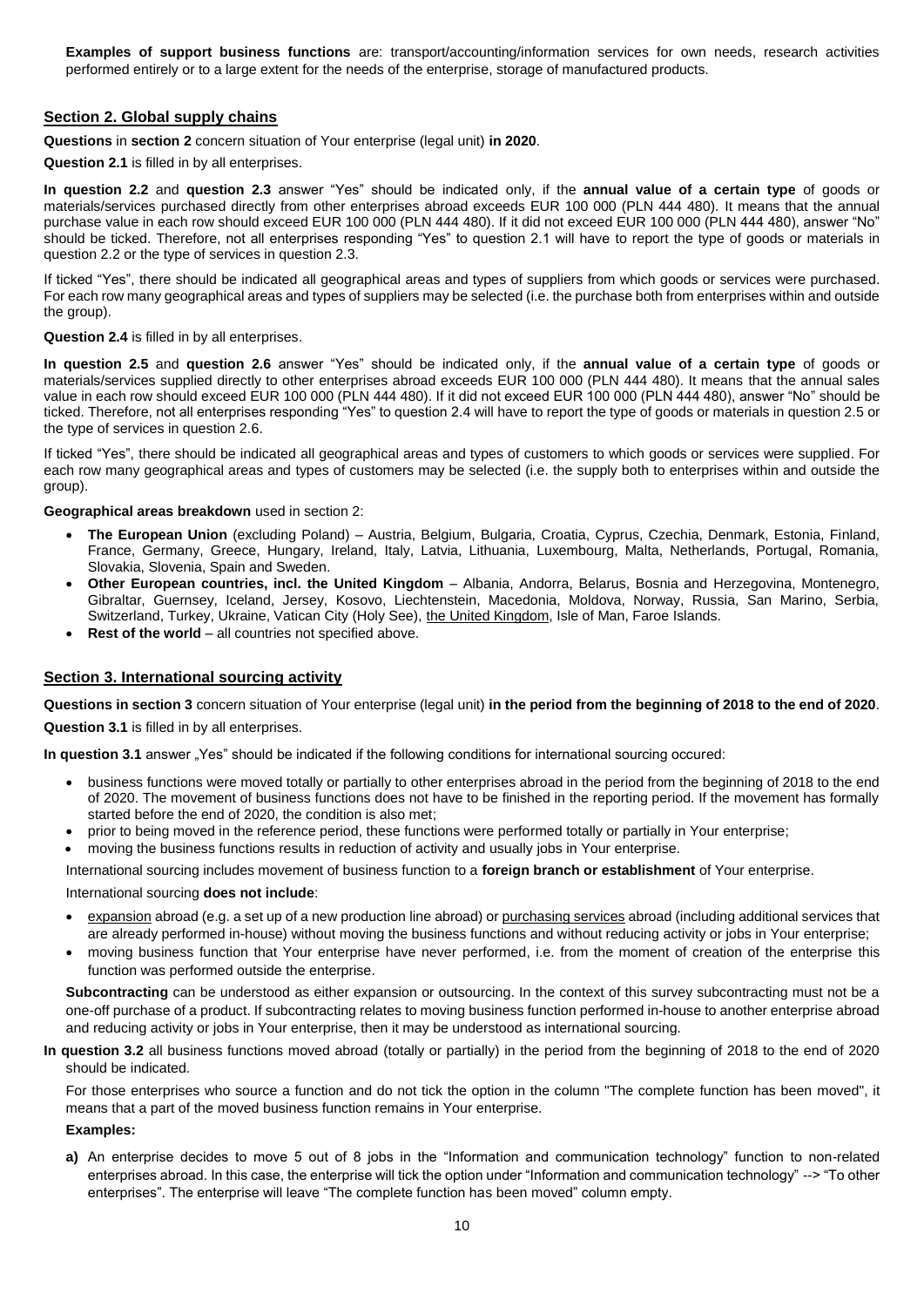- **b)** In 2019, an enterprise decides to move 5 out of 8 jobs in the "Information and communication technology" function to non-related enterprises abroad. In 2020, the same enterprise decides to outsource 4 out of 4 jobs in the "Research and development" function to a related enterprise abroad (in the same enterprise group). While answering the survey, the enterprise will tick the fields:
	- (i) "Information and communication technology" --> "To other enterprises" and
- (ii) "Research and development" --> "To enterprises within Your enterprise group" --> "The complete function has been moved

**Question 3.3** – The geographical areas are composed as follows (based on GEONOM edition 2020):

- **The European Union** (excluding Poland) Austria, Belgium, Bulgaria, Croatia, Cyprus, Czechia, Denmark, Estonia, Finland, France, Germany, Greece, Hungary, Ireland, Italy, Latvia, Lithuania, Luxembourg, Malta, Netherlands, Portugal, Romania, Slovakia, Slovenia, Spain and Sweden.
- **Other European countries** Albania, Andorra, Belarus, Bosnia and Herzegovina, Montenegro, Gibraltar, Guernsey, Iceland, Jersey, Kosovo, Liechtenstein, Macedonia, Moldova, Norway, Russia, San Marino, Serbia, Switzerland, Turkey, Ukraine, Vatican City (Holy See), Isle of Man, Faroe Islands.
- **Central and South America**  Anguilla, Antigua and Barbuda, Argentina, Aruba, The Bahamas, Barbados, Belize, Bermuda, Bolivia, Bonaire, Sint Eustatius and Saba, Brazil, Virgin Islands (British), Chile, Curacao, Dominica, Dominican Republic, Ecuador, Falkland Islands, Grenada, Guyana, Guatemala, Haiti, Honduras, Jamaica, Cayman Islands, Colombia, Costa Rica, Cuba, Mexico, Montserrat, Nicaragua, Panama, Paraguay, Peru, Saint Kitts and Nevis, Saint Lucia, Saint Vincent and the Grenadines, El Salvador, Sint Maarten (Dutch part), Suriname, Trinidad and Tobago, Turks and Caicos Islands, Uruguay, Venezuela, Virgin Islands (U.S.).
- **Other Asian countries, Australia and Oceania** Afghanistan, Antarctica, Saudi Arabia, Armenia, Australia, Azerbaijan, Bahrain, Bangladesh, Bhutan, Brunei, China - Hong Kong Special Administrative Region, China - Macao Special Administrative Region, Taiwan, Province of China, United States Minor Outlying Islands, Fiji, Philippines, French Southern and Antarctic Territories, South Georgia and South Sandwich Islands, Greenland, Georgia, Guam, Indonesia, Iraq, Iran, Israel, Japan, Yemen, Jordan, Cambodia, Qatar, Kazakhstan, Kyrgyzstan, Kiribati, South Korea, North Korea, Kuwait, Laos, Lebanon, Maldives, Malaysia, Northern Mariana Islands, Micronesia, Myanmar (Burma), Mongolia, Nauru, Nepal, Niue, New Caledonia, New Zealand, Oman, Pakistan, Palau, Palestine, Papua New Guinea, Pitcairn, French Polynesia, Samoa, American Samoa, Singapore, Sri Lanka, Syria, Tajikistan, Thailand, Timor-Leste (East Timor), Tokelau, Tonga, Turkmenistan, Tuvalu, Uzbekistan, Wallis and Futuna, Vietnam, Bouvet Island, Christmas Island, Norfolk Island, Cook Islands, Heard Island and McDonald Islands, Cocos (Keeling) Islands, Marshall Islands, Solomon Island, United Arab Emirates.
- **Africa**  Algeria, Angola, Benin, Botswana, British Indian Ocean Territory, Burkina Faso, Burundi, Chad, Democratic Republic of the Congo, Djibouti, Egypt, Eritrea, Ethiopia, Gabon, The Gambia, Ghana, Guinea, Guinea-Bissau, Equatorial Guinea, Cameroon, Kenya, Comoros, Congo, Lesotho, Liberia, Libya, Madagascar, Malawi, Mali, Morocco, Mauritania, Mauritius, Mozambique, Namibia, Niger, Nigeria, State of, South Africa, Central African Republic, Cabo Verde, Rwanda, Senegal, Seychelles, Sierra Leone, Somalia, Swaziland, Sudan, South Sudan, Tanzania, Togo, Tunisia, Uganda, Côte d'Ivoire (Ivory Coast), Saint Helena, Ascension and Tristan da Cunha, Sao Tome and Principe, Zambia, Zimbabwe.
- **Question 3.4** concerns the total number of domestic jobs lost in Your enterprise as a result of international sourcing. Typically, in enterprises that moved business functions to other enterprises abroad a liquidation or reduction (totally or partially) of jobs due to the movement is observed.

#### Information about **jobs lost includes**:

- jobs moved abroad (with regard to moving business functions to another country) also if persons previously performing these functions may still be employed in the company carrying out other tasks (also new tasks related to jobs created because of international sourcing);
- temporary positions and job losses resulting from retirement or voluntary resignation if resulted from moving business functions from Your enterprise to another country or transfer of employees to new functions.

Do **not include** jobs lost due to other reasons than international sourcing (e.g. poor business cycle, domestic lay-offs).

Jobs lost concept **do not correspond to the observed change in the number of persons employed of the enterprise**; an enterprise may e.g. record jobs lost due to international sourcing, and still record an increase in its number of persons employed.

Information about **jobs created does not include** domestic jobs created in Your enterprise due to reasons other than international sourcing (e.g. expansion).

Jobs created due to international sourcing **includes** domestic jobs created as a result of the increased availability of funds due to moving business function abroad. These funds, in turn, can lead to job creation in another business function (e.g. outsourcing some IT personnel led to some cost-savings, which enabled the enterprise to hire more sales staff).

#### **Examples:**

- **a)** A company has moved 4 internal accounting positions to another company abroad. In turn, the 4 accountant posts that existed in the company have become redundant, and the accountants working in those posts have either left or moved to a different post in the company. This should be reported under the "Management and administration" business function as 4 jobs lost/reduced.
- **b)** Due to internal reorganisation, 2 engineering and 3 technicians posts have been moved abroad, while 2 marketing officers and 1 high-skilled marketing specialist posts have been created as a result of the focus on core business as a motivator for the outsourcing. This should be reported as follows:
	- (i) 5 "Engineering and related technical services" jobs lost, of which 2 high-skilled and
	- (ii) 3 "Marketing, sales and after-sales service" jobs created, out of which 1 high-skilled.